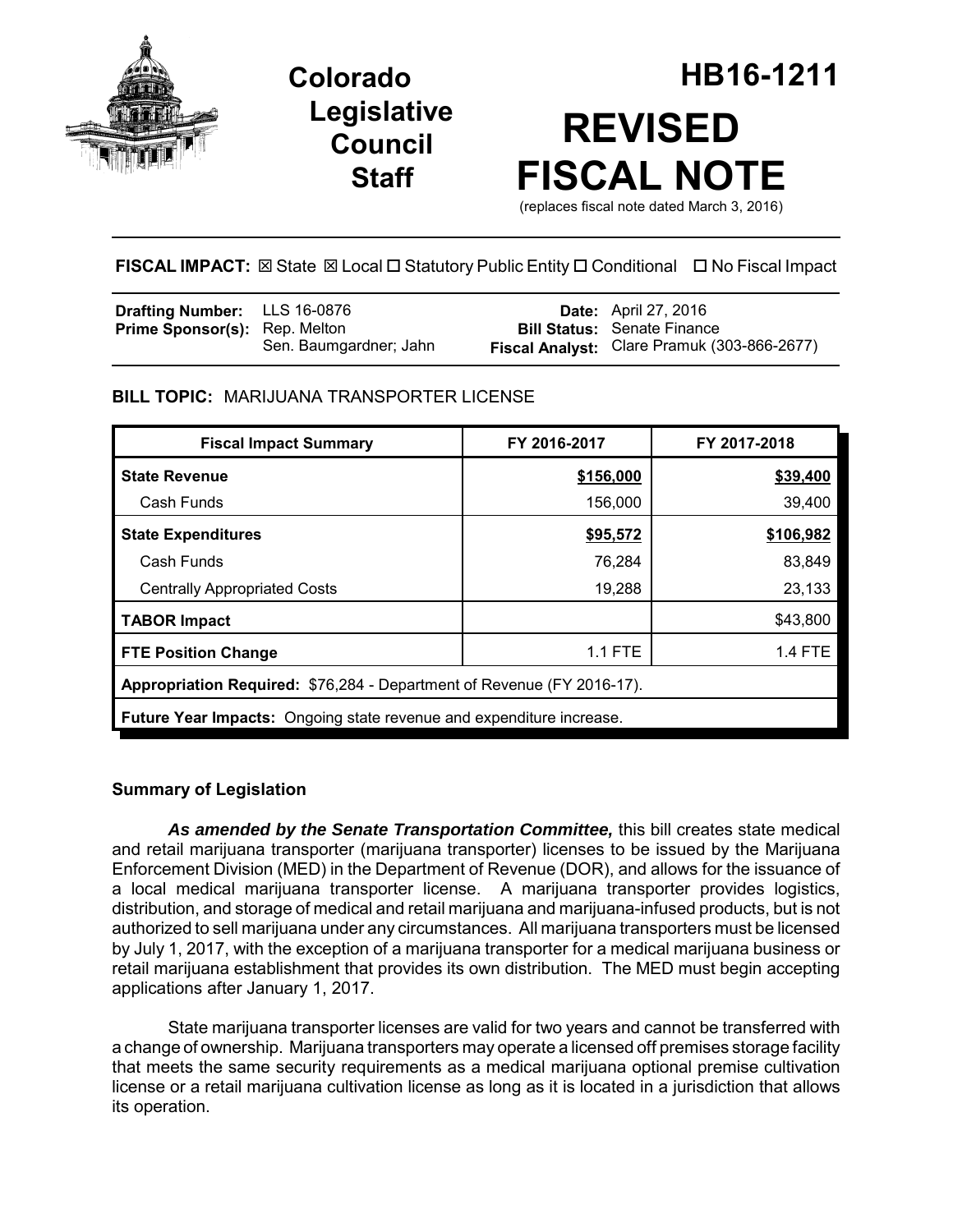April 27, 2016

Marijuana transporters are required to use the MED seed-to-sale tracking system to create shipping manifests documenting the transport of medical and retail marijuana and marijuana-infused products throughout the state. A marijuana transporter is responsible for all medical and retail marijuana and marijuana-infused products once it takes control of the product. Marijuana transporters may contract with multiple medical and retail marijuana licensees.

If House Bill 16-1261 becomes law, this bill repeals the retail marijuana transport license provisions in HB 16-1261.

## **Background**

The MED currently has 12 couriers registered as vendors that provide delivery services for the medical and retail marijuana industry. Couriers must have a manifest created by a licensed medical marijuana business or retail marijuana establishment in order to lawfully transport marijuana. To be an MED registered vendor, applicants:

- must be at least 21;
- may not have any controlled substance felony convictions or any other felony convictions that have not been fully discharged five years prior to applying;
- may not have any delinquent government or child support debt;
- must be a Colorado resident at the time of application; and
- pay a fee.

#### **State Revenue**

## **This bill will increase state cash fund revenue by \$156,000 in FY 2016-17 and \$39,400 in FY 2017-18 to the Marijuana Cash Fund in the DOR.**

*Assumptions.* There are approximately 2,600 licensees for medical marijuana businesses and retail marijuana establishments combined. The fiscal note assumes a ratio of 1:100 for transporters to licensees for a total of 26 licensed transporters by the end of FY 2017-18. This assumes that 24 individuals will apply for transporter licenses in FY 2016-17 and 2 individuals in FY 2017-18. Half of these individuals will also apply for off premises storage permits, which will be renewed annually.

*Fee impact on marijuana transporters.* State law requires legislative service agency review of measures which create or increase any fee collected by a state agency. Table 1 below identifies an estimate of the fee impact of this bill. The actual marijuana transporter license fees will be set by the MED. Because regulatory costs will continue over the two years a marijuana transporter license is in force, the fee must offset two years of costs. Cultivation facility and product manufacturer licenses, similar annual license types, have a fee of \$2,200 per year. Therefore the fiscal note assumes a 2-year license fee of \$4,400 for a marijuana transporter license, plus a one-time \$1,000 application fee. The existing off premises storage permit fee is \$2,200.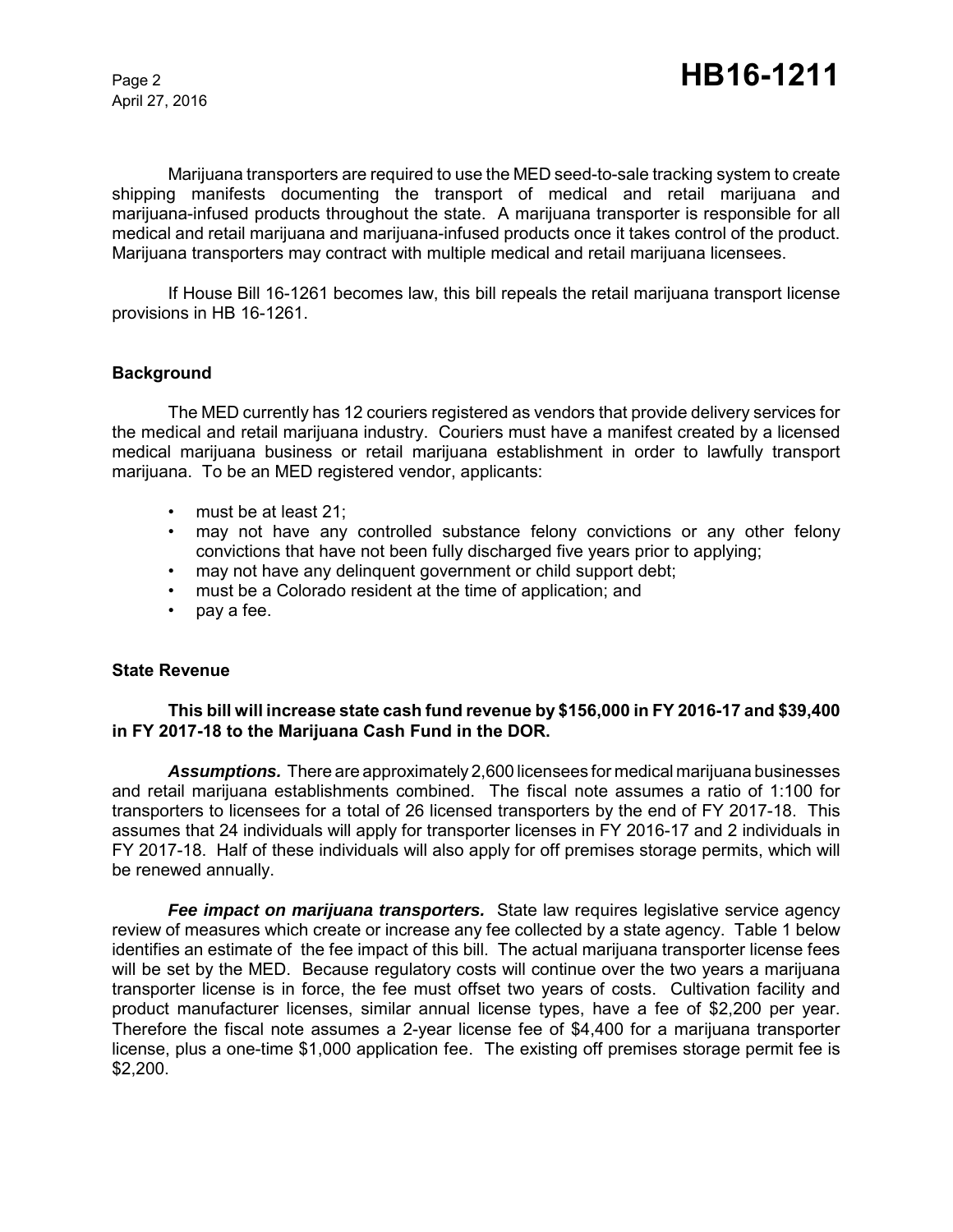| Table 1. Fee Impact on Marijuana Transporters Under HB16-1211 |         |               |                   |               |            |
|---------------------------------------------------------------|---------|---------------|-------------------|---------------|------------|
|                                                               |         | FY 2016-17    |                   | FY 2017-18    |            |
| Type of Fee                                                   | Fee     | <b>Number</b> | <b>Fee Impact</b> | <b>Number</b> | Fee Impact |
| <b>Transporter Application Fee</b>                            | \$1,000 | 24            | \$24,000          | 2             | \$2,000    |
| Transporter License Fee (3-year)                              | 4,400   | 24            | 105,600           | 2             | 8,800      |
| Off Premises Storage Permit                                   | 2,200   | 12            | 26,400            | 13            | 28,600     |
| <b>TOTAL</b>                                                  |         |               | \$156,000         |               | \$39,400   |

# **TABOR Impact**

This bill increases state cash fund revenue from fees, which will increase the amount of money required to be refunded under TABOR. TABOR refunds are paid out of the General Fund.

# **State Expenditures**

**This bill increases state cash fund expenditures by \$95,572 and 1.1 FTE in FY 2016-17 and \$106,982 and 1.3 FTE in FY 2017-18.** 

| Table 2. Expenditures Under HB16-1211              |                |            |  |  |  |
|----------------------------------------------------|----------------|------------|--|--|--|
| <b>Cost Components</b>                             | FY 2016-17     | FY 2017-18 |  |  |  |
| <b>Personal Services</b>                           | \$53,035       | \$63,612   |  |  |  |
| <b>FTE</b>                                         | <b>1.1 FTE</b> | 1.4 FTE**  |  |  |  |
| <b>Operating Expenses and Capital Outlay Costs</b> | 5,748          | 1,235      |  |  |  |
| <b>Legal Services</b>                              | 9,501          | 19,002     |  |  |  |
| <b>Computer Programming and Testing</b>            | 8,000          |            |  |  |  |
| Centrally Appropriated Costs*                      | 19,288         | 23,133     |  |  |  |
| <b>TOTAL</b>                                       | \$95,572       | \$106,982  |  |  |  |

*\* Centrally appropriated costs are not included in the bill's appropriation.*

*\*\* Includes 0.1 FTE for Department of Law.*

*Personal services, operating expenses and capital outlay costs.* The MED requires 1.1 FTE in FY 2016-17 and 1.3 FTE in FY 2017-18 to administer the marijuana transporter licensing program. These costs are prorated for FY 2016-17 to account for the bill's effective date. Staff will develop the license requirements and train for the January 1, 2017, program start. Operating and capital outlay costs include desks, computers, telephones, and supplies. Beginning January 1, 2017, staff will:

- input application information into the licensing software;
- respond to licensing queries;
- assist Background Investigation Unit staff investigate license applicants; and
- monitor compliance with license requirements.